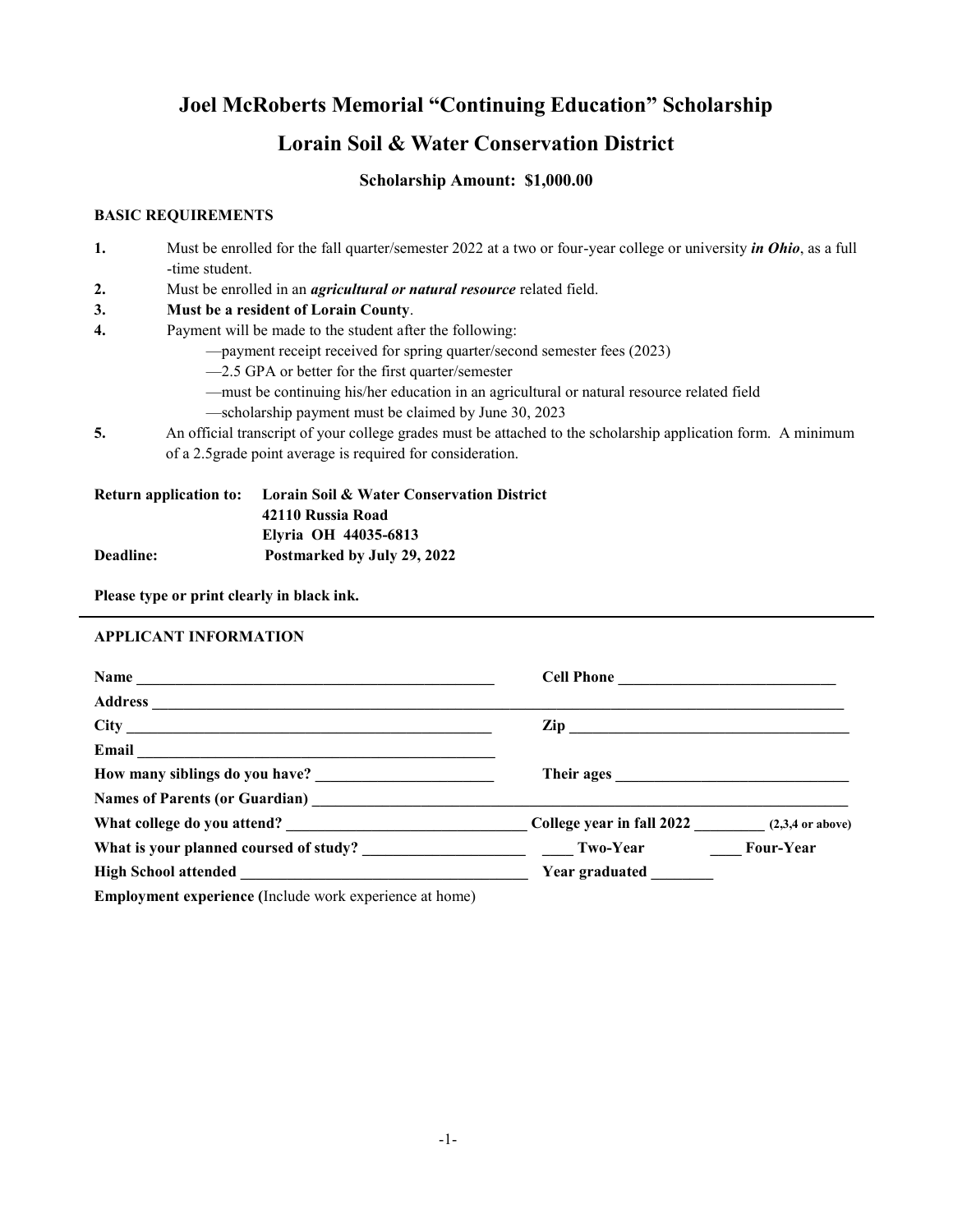| <b>College Achievements</b><br>(Awards, honors, leadership) | <b>College Activities</b><br>(Sports, Clubs) |
|-------------------------------------------------------------|----------------------------------------------|
|                                                             |                                              |
|                                                             |                                              |
|                                                             |                                              |
|                                                             |                                              |
|                                                             |                                              |
| Volunteer (community service) activities:                   |                                              |

**Please write one or two short paragraphs on your educational and career goals.**

**Have you been chosen or are you being considered for any other scholarships for the 2021-2022 school year? \_\_\_\_\_ Yes \_\_\_\_\_ No**

**Name of Scholarship <b>Amount Being Considered Selected**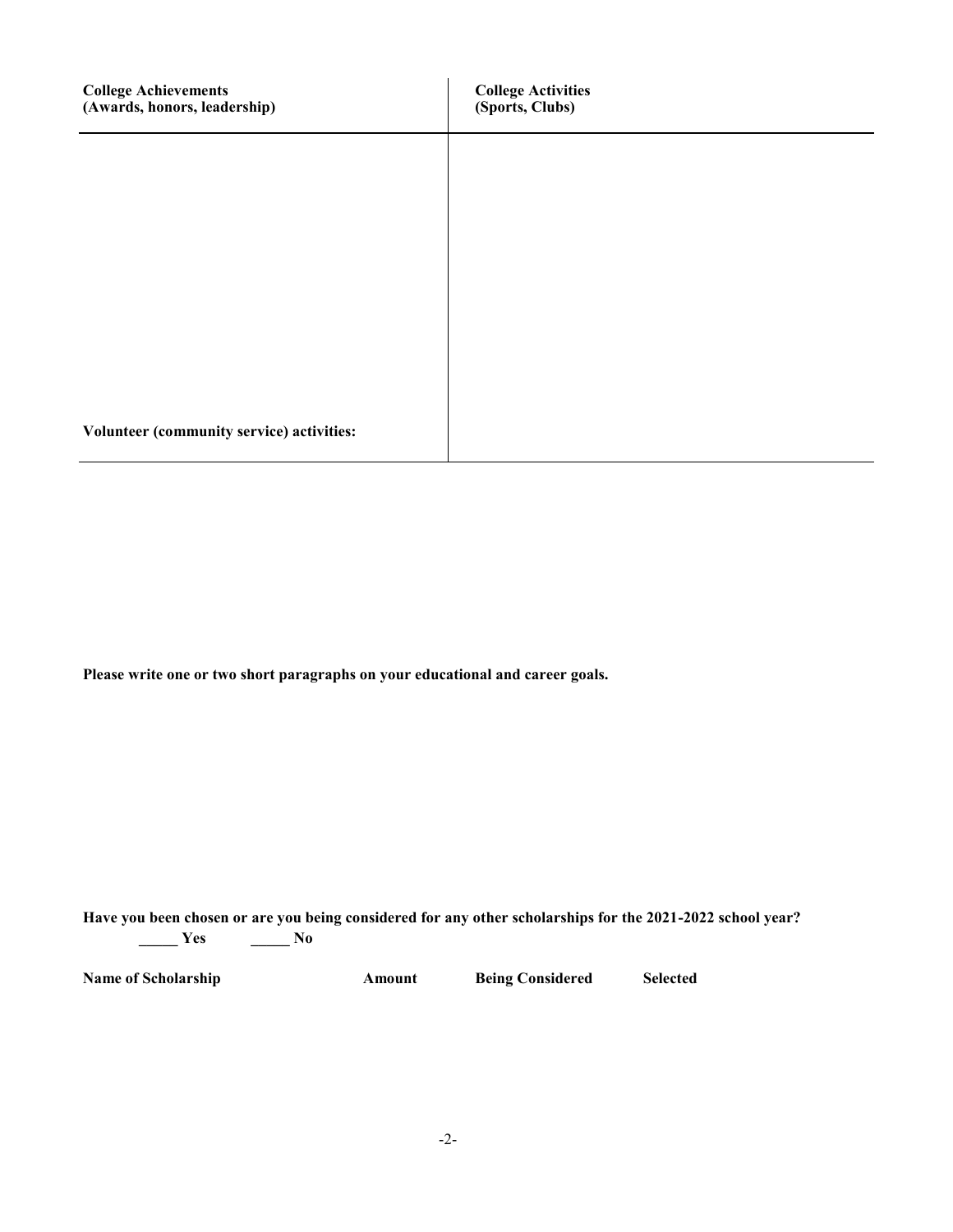**I have personally prepared this application and believe it to be correct.**

**Signature of Applicant Date** 

**PERSONAL REFERENCE (Teacher, Advisor, Minister, etc. -- not a family member)**

**Character Reference (Include an estimate of success in college)**

**Any additional comments:**

| <b>Signed</b>  | <b>Title</b> |     |
|----------------|--------------|-----|
| <b>Address</b> | <b>City</b>  | Zip |
| Phone          | Date         |     |

### **RECOMMENDATION BY COLLEGE PROFESSOR OR STUDENT ADVISOR**

**Student's Name \_\_\_\_\_\_\_\_\_\_\_\_\_\_\_\_\_\_\_\_\_\_\_\_\_\_\_\_\_\_\_\_\_\_\_** 

**Character Reference** (Include an estimate of success in college)